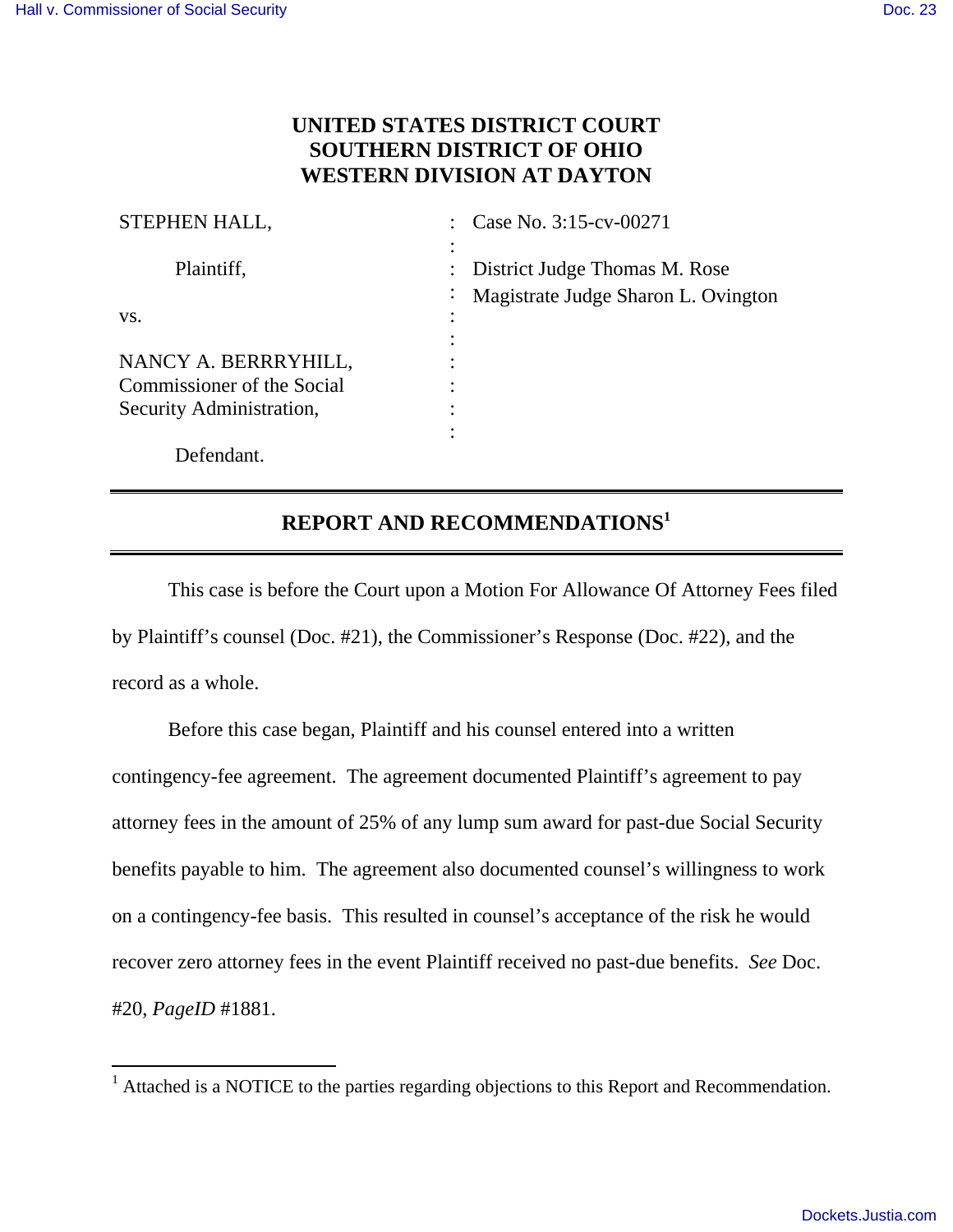As this case proceeded, Plaintiff established that a remand for payment of benefits was warranted, and Judgment was entered accordingly. (Doc. #s 14, 17, 18). The Government has withheld \$51,408.75 from Plaintiff's past-due benefits for payment of attorney fees. (Doc. #21, *PageID* #1884).

 Relying on 42 U.S.C. § 406(b), Plaintiff's counsel presently seeks approval of a \$23,925.00 award of attorney fees from the funds withheld from Plaintiff's past-due benefits. The attorney-fee award Plaintiff's counsel seeks, if granted, would result in an award based on a hypothetical hourly rate of \$550 (\$23,925.00  $\div$  43.50 hours = \$550). The Commissioner cites cases in which Judges of this Court reached differing conclusions about the amount of attorney fees that constitute a windfall. (Doc. #22, *PageID* #s 1896-97 and n.3). These differing conclusions lead the Commissioner to ask this court to "determine an appropriate fee for counsel's services." *Id*. at 1898.

 Section 406(b) authorizes this Court to award attorney's fees when a plaintiff brings a successful challenge to the Social Security Administration's denial of his or her application for benefits. *See Damron v. Comm'r of Soc. Sec.*, 104 F.3d 853, 856 (6th Cir. 1997). The award may not exceed 25% of the past-due benefits that the plaintiff received as a result of the successful challenge. *See id*.; *see also* 42 U.S.C. § 406(b)(1). To succeed under § 406(b), the plaintiff's counsel must show, and the court must affirmatively find, that the contingency fee sought—even one within the 25% cap—is reasonable for the services rendered. *Gisbrecht v. Barnhart,* 535 U.S. 789, 807 (2002); *see Lasley v. Comm'r of Soc. Sec*., 771 F.3d 308, 309 (6th Cir. 2014). Section 406(b) "does not displace contingent-fee agreements" but instead "calls for court review of such

2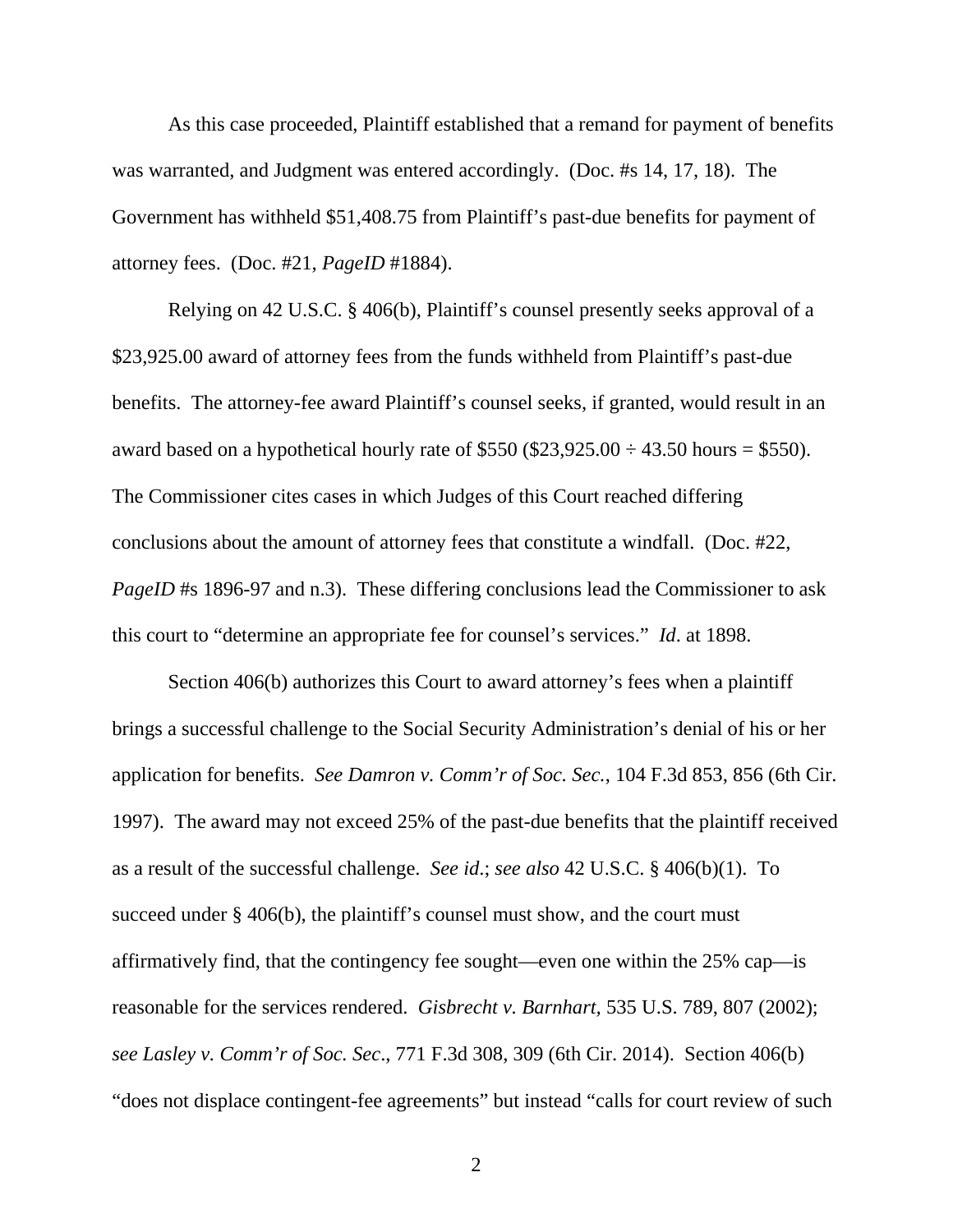arrangements as an independent check, to assure that they yield reasonable results in particular cases." *Gisbrecht,* 535 U.S. at 807.

 To determine whether an award under § 406(b) is reasonable, a floor/ceiling approach guides the way. The ceiling is § 406(b)'s 25% cap, which "accords a rebuttable presumption of reasonableness to contingency agreements that comply with § 406(b)'s 25%-cap." *Lasley*, 771 F.3d at 309. The floor is "[the] hypothetical rate that is twice the standard rate for such work in the relevant market." *Hayes v. Sec'y of Health & Human Servs.*, 923 F.2d 418, 422 (6th Cir. 1991). "'[A] hypothetical hourly rate that is less than twice the standard rate is *per se* reasonable ...'" *Lasley*, 771 F.3d at 309 (quoting *Hayes*, 923 F.2d at 421).

 Within the range set by this floor and this ceiling, "a hypothetical hourly rate that is equal to or greater than twice the standard rate may well be reasonable.'" *Lasley*, 771 F.2d at 309 (quoting *Hayes,* 923 F.2d at 421). Courts may consider arguments attacking the rebuttable presumption of reasonableness that attaches to awards above the doublethe-standard-rate floor and below the 25% statutory ceiling. *Id*. at 309.

 "Reasonableness" remains the heart of the matter. And, care must be taken to consider the presumption a rebuttable—not a strict—presumption of reasonableness. *Lasley*, 771 F.2d at 309 (noting, "*Gisbrecht* ... elides strict presumptions altogether."). Reducing a sought-after award is warranted to avoid windfalls especially "'[i]f the benefits are large in comparison to the amount of time counsel spent on the case ....'" *Id*. at 310 (quoting *Gisbrecht*, 535 U.S. at 808).

3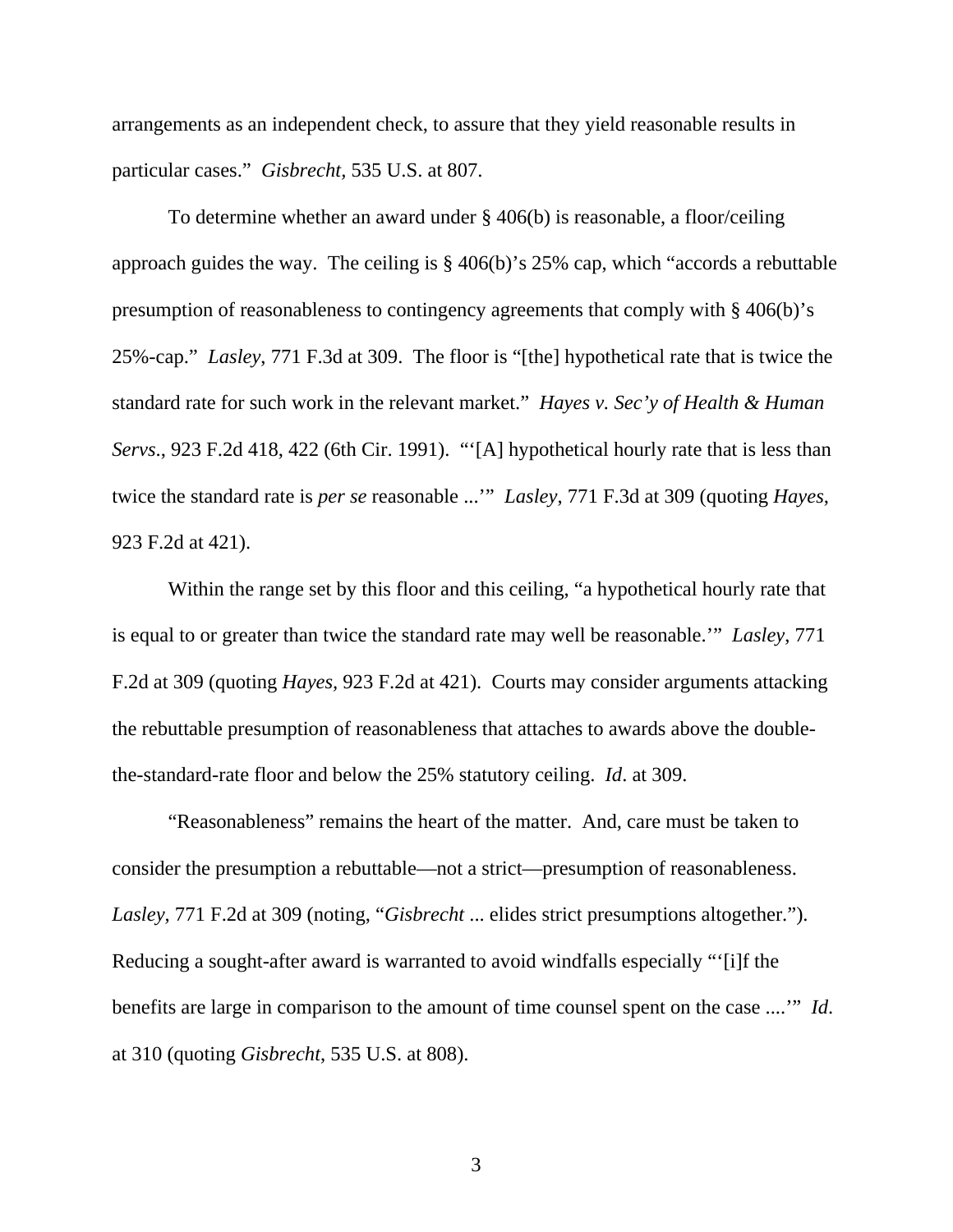The award Plaintiff's counsel requests, \$23,925.00, is reasonable and not a windfall. The amount of attorney fees Plaintiff counsel's seeks is far less than 25% (or, \$51,408.75) of Plaintiff's past-due benefits awarded by the Social Security Administration. *See* Doc. #21, *PageID* #s 1874, 1884.

 The parties correctly calculate that Plaintiff's counsel proposes a hypothetical hourly rate of approximately \$550. Viewing this as the product of the applicable multiplier of 2, *see Hayes*, 923 F.2d at 422, translates to an hourly rate of \$275. This is just slightly more than the  $$270.00 \times 2 = $540.00$  hypothetical hourly rates used and permitted in the well-reasoned decision *Pencil v. Astrue*, No. 3:10-cv-394, 2012 WL 4364273, at \*2 (S.D. Ohio Sept. 24, 2012). As a result, the hypothetical \$550 hourly rate does not constitute a windfall to Plaintiff's counsel in this case. *Accord Wright v. Astrue*, No. 3:09-cv-115, 2012 U.S. Dist. LEXIS 93489, at \*6–7, 2012 WL 2700393, at \*2–3 (S.D. Ohio July 6, 2012) (Merz, M.J.), adopted by 2012 U.S. Dist. LEXIS 103014 at \*1, 2012 WL 3023258 at \*1 (S.D. Ohio July 24, 2012) (Rice, D.J.) (approving a hypothetical hourly rate of \$539.57).

 Additionally, the \$275 hourly rate for work done in this case is not excessively above the median \$223 hourly rate used by attorneys working in Dayton, Ohio in or near 2012. *See* The Economics of Law Practice in Ohio in 2013, Ohio State Bar Association. It is also close to the \$250 hourly rate used by the 75th percentile of attorneys practicing in Dayton before, during, and after 2012. *See id.*; *see also Pencil*, 2012 WL 4364273 at \*2. And, the skill and extensive experience of Plaintiff's counsel in litigating social

4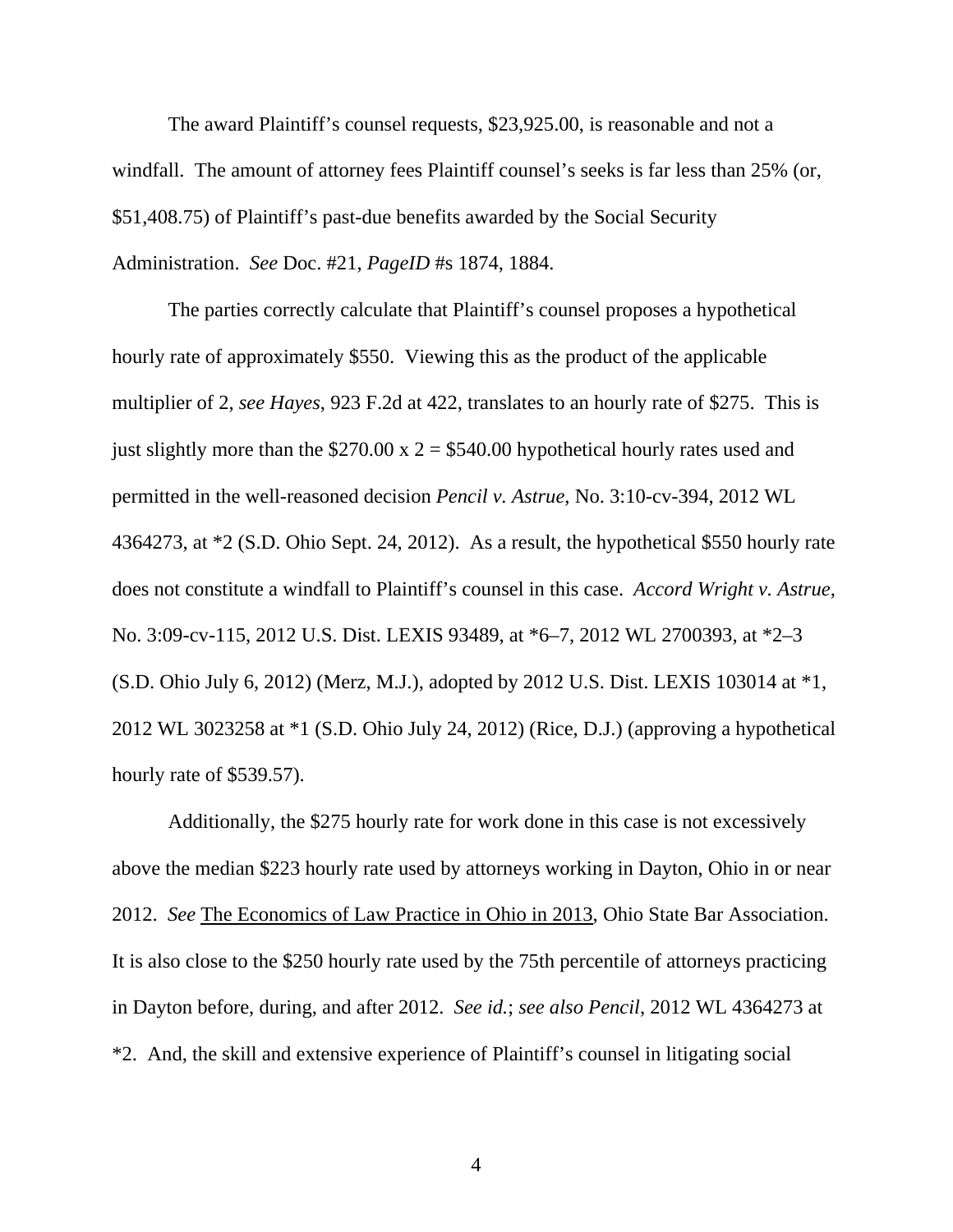security cases—and in litigating this case—is commensurate with an hourly rate near the

75th percentile of attorneys in Dayton. *See Pencil*, 2012 WL 4364273 at \*2.

Accordingly, the hypothetical hourly rate requested by Plaintiff's counsel is

reasonable and will not result in a windfall.

## **IT IS THEREFORE RECOMMENDED THAT:**

- 1. The Motion For Allowance Of Attorney Fees filed by Plaintiff's counsel (Doc. #21) be GRANTED, and the Commissioner be directed to pay Plaintiff's attorney fees pursuant to 42 U.S.C. § 406(b) in the total amount of \$23,925.00;
- 2. Plaintiff's counsel be ordered to refund directly to Plaintiff the amount of attorney fees previously paid to her counsel under the Equal Access to Justice Act (Doc. # 21, *PageID* #1874); and
- 3. The case remain terminated on the docket of this Court.

May 5, 2017 *s/Sharon L. Ovington* 

 Sharon L. Ovington United States Magistrate Judge